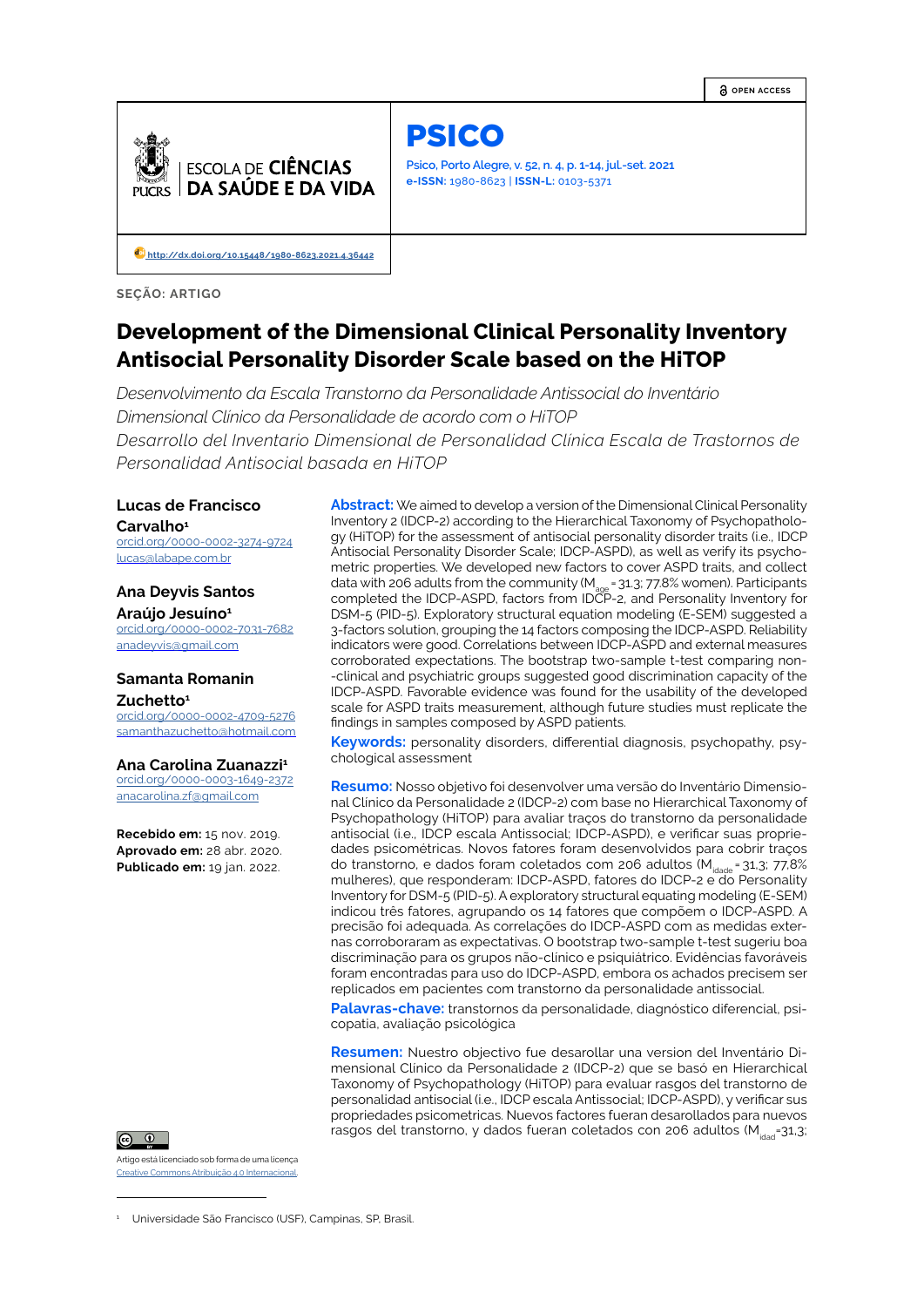77,8% mujeres), responderan: IDCP-ASPD, factores del IDCP-2 y del Personality Inventory for DSM-5 (PID-5). El exploratory structural equating modeling (E-SEM) indicó tres factores, agrupando los 14 factores que componem el IDCP-ASPD. La precisión fue adecuada. Las corelaciones del IDCP-ASPD com las medidas externas corroboraron las expectativas. O bootstrap two-sample t-test apuntó buena discriminación para los grupos no clínico y psiquiatríco. Encontramos evidencias favorables para el uso de IDCP-ASPD, aunque los hallazgos deben ser replicados en pacientes con trastorno de personalidad antisocial.

**Palabras clave:** transtornos de la personalidad, diagnóstico diferencial, psicopatia, evaluación psicológica

Antisocial personality disorder (ASPD) is a psychiatric condition characterized by the violation of the rights of others, and the presence of impulsivity, irritability, absence of remorse, aggression, and irresponsibility traits (Coid, 2003); for an etiological review, see (Glenn, Johnson, & Raine, 2013; Rautiainen et al., 2016). ASPD diagnosis is focused on adults and remains stable throughout life (Brito & Hodgins, 2009).

The estimated occurrence for ASPD is between 0.2% and 3.3% for community samples (APA, 2013). When weighted by sex, findings suggest men presenting three more times this disorder than women (Derefinko & Widiger, 2016; Glenn et al., 2013). In forensic samples, these values increase to approximately 50% in men (Coid & Ullrich, 2010; Fazel & Danesh, 2002), and 31.8% in women (Coid & Ullrich, 2010). In a review of epidemiological data (Robins, Tipp, & Pryzbeck, 1991), 47% of people filled in criteria for ASPD according to the DSM-III. These individuals presented successive prison records, and difficulties as workplace problems, violence, traffic offenses, and severe marital problems. Conduct deviations related to lack of impulse control or hostile behaviors may also be present in individuals diagnosed with ASPD (Santana et al., 2018; Wallace, Malterer, & Newman, 2009; Widiger, 2011).

The current diagnostic system to ASPD is categorical (APA, 2013), although criticisms to using this model, in this case, were previously presented (Glenn et al., 2013; Lynam & Vachon, 2012; Whitbourne & Halgin, 2015; Yakeley & Williams, 2014). Studies suggest that ASPD (Marcus, Lilienfeld, Edens, & Poythress, 2006; Walters, 2008) and psychopathologies in general (Wright et al., 2013), should be understood under a dimensional nature.

According to recent criticisms of the current diagnostic system, Kotov et al. (2017) proposed the *Hierarchical Taxonomy of Psychopathology* (HiTOP). The HiTOP is an evidence-based proposal for hierarchical classification of symptoms and traits that make up psychiatric disorders. It is a dimensional phenotypic model that provides informative and valuable descriptions in research and clinical practice. It is presented in a hierarchical structure, consisting of five levels, starting from a broader perspective of disorders (i.e., super spectrum and spectra) to more specific and detailed levels (i.e., sub-factors, disorders, traits, and symptoms) (Hengartner & Lehmann, 2017). The broader levels investigate heterogeneous aspects that allow the grouping of psychiatric disorders (Kotov et al., 2017).

As a dimensional model, the HiTOP intends to solve the typical limitations from a categorical perspective, and is based on empirical evidence, combining symptoms and traits to emerge psychopathology components as spectra (e.g., internalizing and externalizing) (Conway et al., 2018). The authors identified six spectra: Somatoform, Internalizing, Thought Disorder, Disinhibited Externalizing, Antagonistic Externalizing, and Detachment, although empirical evidence are just initial (Forbes et al., 2017). ASPD is related to the disinhibited externalizing e antagonistic externalizing spectra, including the antisocial behavior subfactor, but not the substance abuse subfactor (Gomez & Corr, 2014; Wright & Simms, 2015), as this subfactor is related to the risk-taking trait, but is not considerate as a core trait of the ASPD (APA, 2013; Kotov et al., 2017).

According to the HiTOP model, the antisocial behavior subfactors are composed of the following traits: problematic impulsivity, irresponsibility, theft, distractibility, risk-taking, (low) rigid perfectionism, (low) ruminative deliberation, and (low) workaholism. Moreover, the spectra antagonistic externalizing is also composed of the following traits: impatient urgency, (low) planful control, (low) dependability, alienation, boredom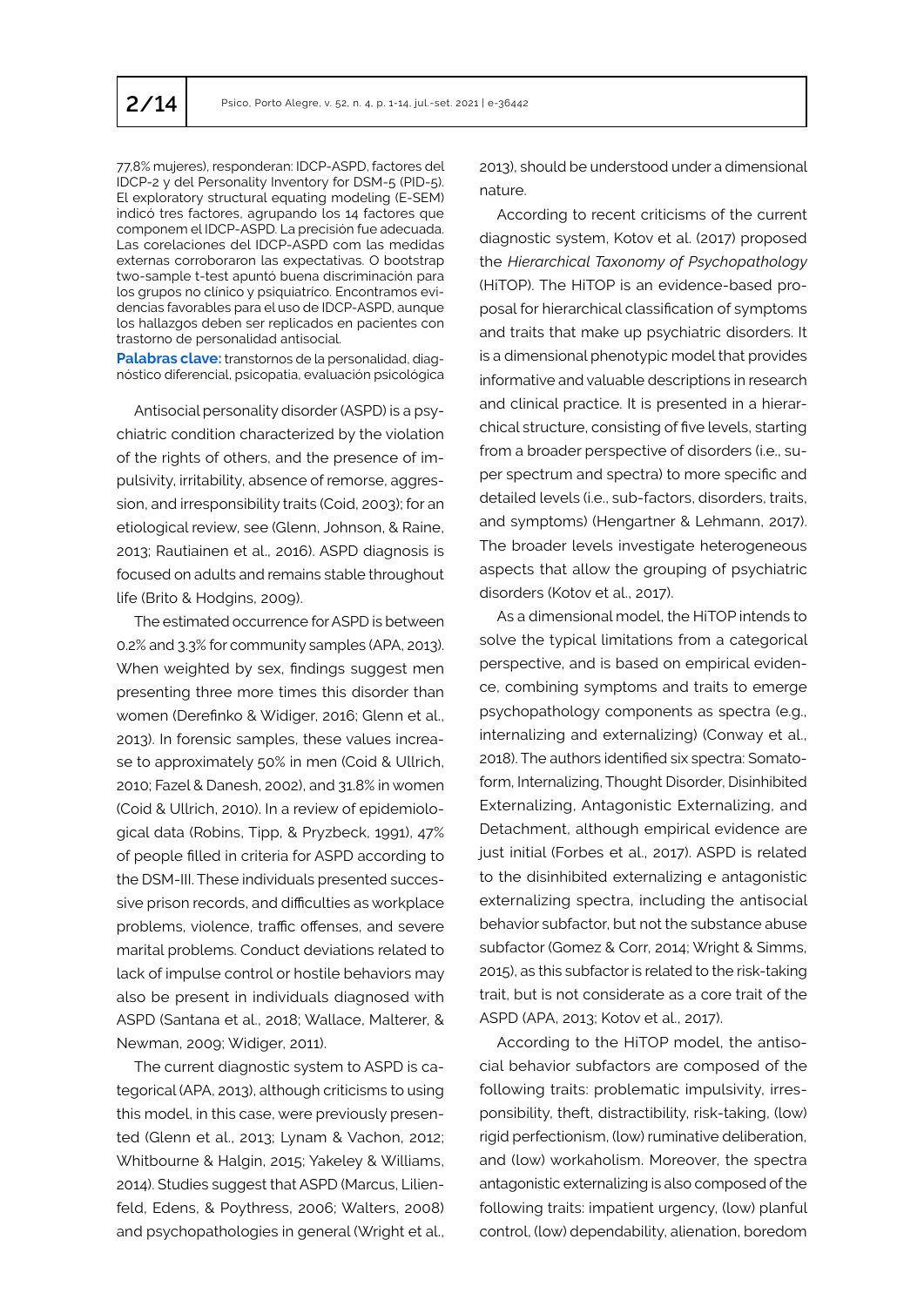Development of the Dimensional Clinical Personality Inventory Antisocial Personality Disorder Scale based on the HiTOP **3/14**

proneness, blame externalization, (low) honesty, rebelliousness, (low) empathy, excitement seeking (Kotov et al., 2017).

According to Kotov et al. (2017), there is no measure encompassing all traits included in the HiTOP. They presented several measures covering some of the traits (Conway et al., 2018; Kotov et al., 2017). For instance, ASPD measures were the Personality Inventory for DSM-5 (PID-5), the Personality Assessment Inventory (PAI), and the Five-Factor Model Personality Disorder (FFM-PD) (Crego & Widiger, 2016; Hopwood, Thomas, Markon, Wright, & Krueger, 2012), and the Minnesota Multiphasic Personality Inventory-2 Restructured Form (MM-PI-2-RF; Anderson et al., 2015).

Although some of these measures are world-renowned, they are not available for several countries. For instance, in Brazil, where this study took place, the PAI and the MMPI-2-RF are not available. Because of that, assessment tools have been nationally developed, as the Dimensional Clinical Personality Inventory (IDCP), a self-report measure for pathological traits assessment in its second edition (IDCP-2; Carvalho & Primi, 2018). The IDCP-2 was developed under the dimensional assumption, and each of its dimensions has been recurrently refined according to current proposals and perspectives (e.g., Carvalho, Sette, & Ferrari, 2016). Evidence of the association between the HiTOP spectra and IDCP-2 dimensions were previously found (Pianowski, Carvalho, & Miguel, 2019), suggesting that IDCP-2 evaluates higher (i.e., spectra) and low order (i.e., traits) dimensions of the HiTOP, as recommended in the literature (Conway et al., 2018).

Although none of the dimensions of IDCP-2 sufficiently represent all the ASPD traits, there is evidence that the Inconsequence dimension (called Impulsiveness in IDCP first version) is closely related to the typical traits from the ASPD (Carvalho, 2018; Carvalho & Primi, 2016). Traits covered by the Inconsequence dimension are impulsivity, risk-taking, and deceitfulness subfactors, considered as core traits of the ASPD (Glenn et al., 2013; Yakeley & Williams, 2014), in addition to other traits (e.g., dominance and callousness)

from the Grandiosity dimensions, for instance (Carvalho, Sette, et al., 2016).

While IDCP-2 dimensions are composed of factors measuring traits considered relevant in the assessment of ASPD, some features listed in the HiTOP spectra related to ASPD are not represented in the evaluative content that composes IDCP-2. Based on that gap, this study aimed to update IDCP-2 according to HiTOP and develop a version of the IDCP-2 focused on the ASPD traits based on HiTOP (i.e., IDCP Antisocial Personality Disorder Scale; IDCP-ASPD), as well as verify its psychometric properties.

## **Methods**

This study was developed in two main steps. In the first one, we reviewed the IDCP-2 based on HiTOP and focused on ASPD traits. From this review, we created a version of the instrument to evaluate the typical traits of ASPD according to HiTOP, IDCP-ASPD. In Step 2, we aimed to investigate the psychometric properties of IDCP- -ASPD, specifically internal consistency reliability coefficients and internal structure and external criteria validity evidence.

### *Step 1*

Initially, it was carried out a survey and selection of personality traits characteristic of the ASPD according to the HiTOP model. We selected the spectra related to ASPD (Kotov et al., 2017) and, consequently, the corresponding traits. Traits definitions were according to the PID-5 (Krueger, Derringer, Markon, Watson, & Skodol, 2012), as one of the measures indicated by Kotov et al. (2017). To be consistent with this, we also based our survey on traits definitions presented by Krueger et al. (2012).

From this, the factors of the IDCP-2 that contained a definition similar to the HITOP traits were analyzed and selected. The IDCP-2 factors did not contemplate some traits of the HiTOP model, and therefore, we developed new items. The authors of this study independently created the items. For this purpose, we followed the recommendations on item development (e.g., AERA, APA, & NCME,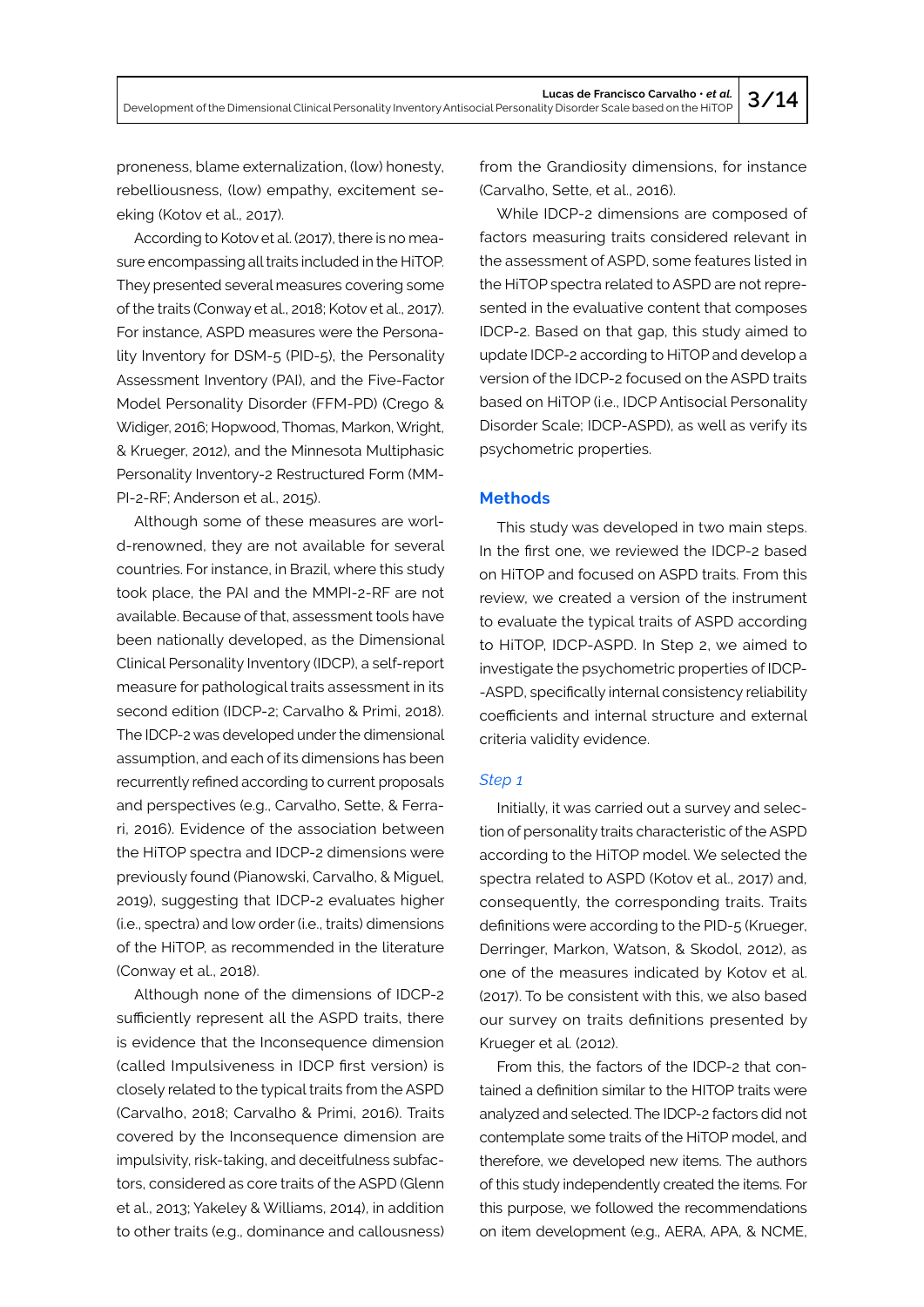2014). We organized the traits not represented by any IDCP-2 factors in a digital spreadsheet. Each author should create at least one item per trait. As a final step, each author voted for the group of items to be administered in the data collection, according to its clarity, content, and relevance. In other words, we selected from a pool of items only those that match the criterion of suitability and consistency with the disorder/specific trait definition.

## *Step 2*

### *Participants*

Participants were 206 individuals, 18-72 age range (M=31,3; SD=10,17), 161 women (77.8%). Of the participants, the majority had completed graduate studies (34.3%, N=71), and were single (64.7%, N=134). Also, information was collected about the clinical status of participants, 23.2% (N=48) declared had done or are in psychiatric treatment, 11.1% (N=23) use medication, and 66.2% (N=137) had done or are psychological treatment. Besides that, 4.3% (N=9) declared a suicide attempt in the past, 38.6% (N=80) declared suicide ideation in the past, and 7.2% (N=15) declared suicide ideation in the present days.

### *Measures*

*IDCP Antisocial Personality Disorder Scale; ID-CP-ASPD.* This self-report instrument aims to evaluate the pathological aspects of personality through 206 items distributed in 12 dimensions (Dependence, Aggressiveness, Humor Instability, Eccentricity, Attention Seeking, Distrust, Grandiosity, Isolation, Criticism Avoidance, Self-sacrifice, Conscientiousness, and Inconsequence), subdivided into 47 factors. Specifically, the scale elaborated in the present study aims to evaluate the ASPD traits according to HiTOP, and the following factors were applied: Indifference  $(\alpha = 71)$ and Dominance ( $\alpha$ =.81), both from Grandiosity Dimension; Impulsivity ( $\alpha$ =.76), Risk-Taking ( $\alpha$ =.90) and Callousness (α=.80) from Inconsequence Dimension and Seduction and manipulation ( $\alpha$ =.78) from Attention Seeking Dimension. Besides, 35 new items were developed to compose factors evaluating traits not measured by IDCP-2.

The items are answered on a four-point Likert scale, ranging from 1 "has nothing to do with me" to 4 "has a lot to do with me". The psychometric properties of the factors were showed in previous studies (Carvalho & Martins, 2017; Carvalho, Pianowski, & Miguel, 2015; Carvalho, Pianowski, Silveira, Bacciotti, & Vieira, 2016; Carvalho & Primi, 2018; Carvalho, Sette, et al., 2016).

*Personality Inventory for DSM-5 – PID-5* (Krueger et al., 2011). It's a 220-item self-report instrument for assessing pathological personality characteristics, distributed in 25 facets that are grouped in five higher-order domains (Negative affectivity, Detachment, Antagonism, Disinhibition, and Psychoticism). In the present study, the following facets were used: Impulsivity, Irresponsibility, Risk-taking, Callousness, Deceitfulness, Manipulativeness and, Grandiosity.

The items are answered on a four-point Likert scale, ranging from 0 "has nothing to do with me, very false" to 3 "has a lot to do with me, very true". No national studies were found to verify the psychometric properties of the Brazilian version of the instrument, but Krueger et al. (2011) present data indicating the adequacy of the original version of the test. In our sample, Cronbach's alphas were from .61 (Irresponsibility) to .90 (Attention Seeking).

### *Procedures*

According to Resolution CNS 510/2016 of National Health Council (Conselho Nacional de Saúde, 2016), ethics research principles with human beings were considered to execute this research. The data collection lasted a month and was conducted online. We used Google Forms, including the informed consent form, the demographics questions, and the scales. We invited people to participate in the study through Facebook ads. The response time mean was 30 minutes.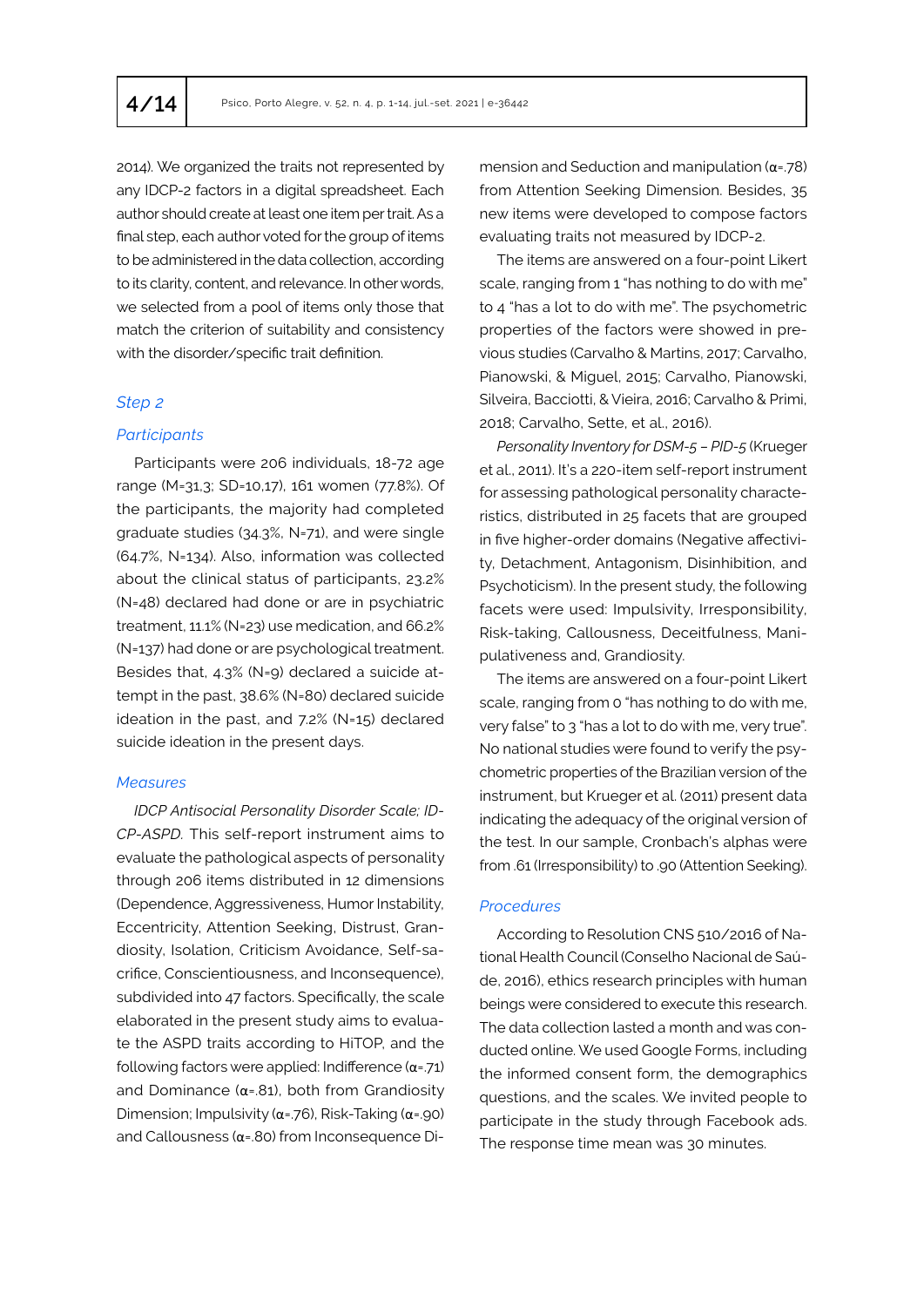## *Statistical Analysis*

In step 1, we selected the relevant traits for the ASPD according to HiTOP, which are presented in Table 1. From this selection, new items were developed, and new factors established, achieving the version to the administration of the IDCP-ASPD. In step 2, psychometric properties were verified through exploratory factor analysis (EFA), using parallel analysis to indicate the number of factors. Internal consistency and intracorrelations were calculated as indicators of reliability. Correlations were performed between the IDCP-ASPD factors and the respective external measures according to Table 1. We also proceeded to bootstrap (*k* = 10.000; bias-corrected 95% confidence intervals – CI) two-sample t-test, creating two groups from total sample: healthy group (n = 66), composed by people that related never having done psychotherapy and psychiatric treatment, as well reported no suicidal attempt and suicidal thoughts, and pathological group (n = 29), composed by people that reports having a psychiatric diagnosis and

participate on psychiatric treatment. We use R software version 3.4.0 for parallel analysis calculation, MPlus software version 7 for EFA, and SPSS software version 21 for reliability, correlations, and test t with bootstrap. The p-value level was ≤ .05.

## **Results**

*Step 1 – IDCP-2 revision procedures according to pathological traits from spectra of the HiTOP model*

In Table 1 the spectra from HiTOP related to the ASPD are presented, as well the respective traits, and the typical traits of the ASPD. Traits selection was made independently by the researchers of the study. The consensus was reached when discordances emerged. In other words, as the HiTOP literature presents which traits should compose each group of disorders, we confirmed the inclusion of each trait in our study in an independent way by each author. The table also contains the IDCP-2 factors, developed measures, and external correspondent measures representing the ASPD traits from HiTOP.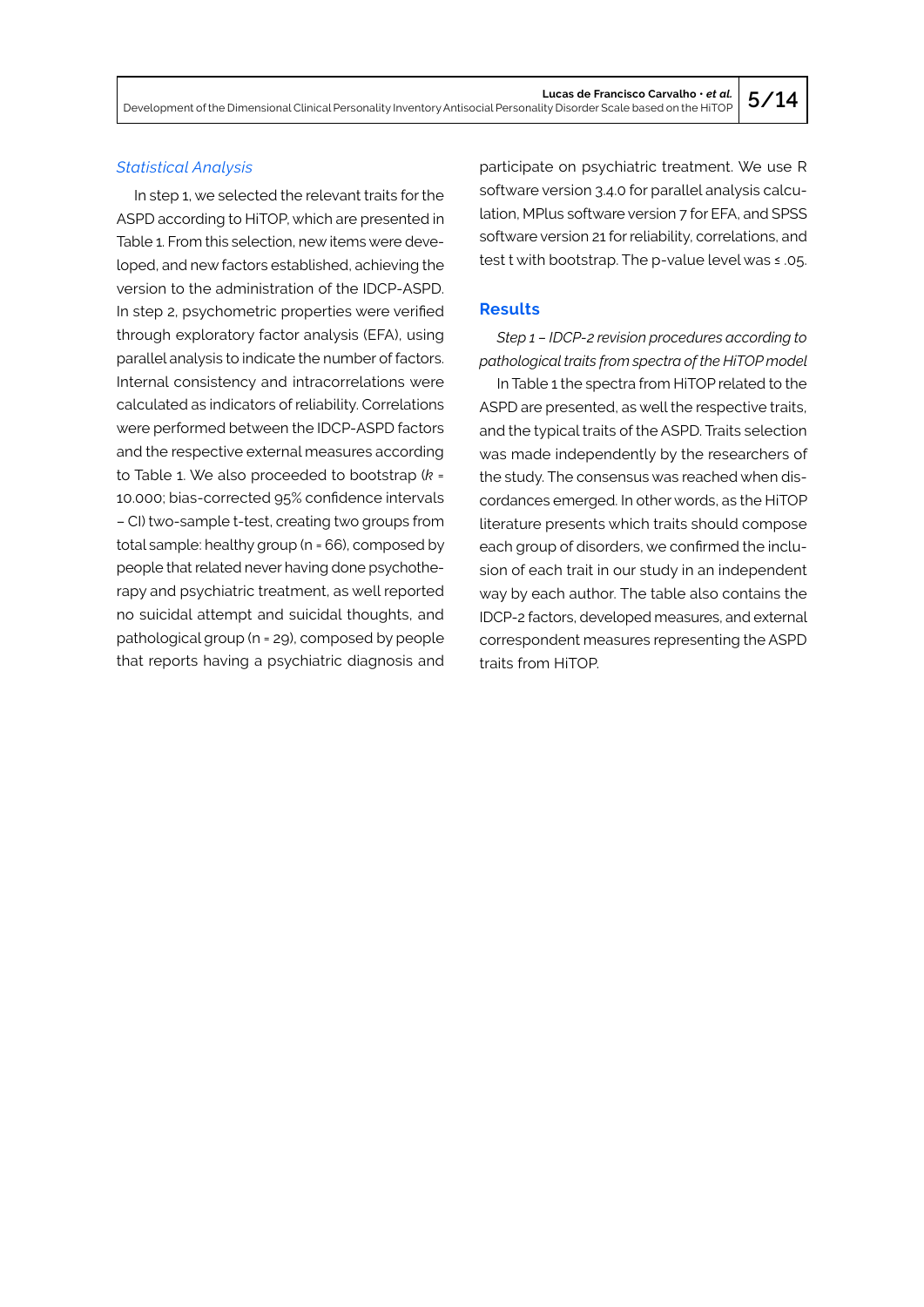| Spectra                    | Subfactor           | <b>Traits</b>                                                                                                                                                                                                                                                                   | <b>Relevant traits</b>                                                                                                                                                  | <b>IDCP-ATS</b><br><b>Factors</b>                                                                                                                                                                                                                                                                                                              | Respective<br>measures<br>external                                                                                                                                                                                  |
|----------------------------|---------------------|---------------------------------------------------------------------------------------------------------------------------------------------------------------------------------------------------------------------------------------------------------------------------------|-------------------------------------------------------------------------------------------------------------------------------------------------------------------------|------------------------------------------------------------------------------------------------------------------------------------------------------------------------------------------------------------------------------------------------------------------------------------------------------------------------------------------------|---------------------------------------------------------------------------------------------------------------------------------------------------------------------------------------------------------------------|
| Disinhibited externalizing |                     | Risk-taking<br>Problematic impul-<br>sivity<br>Irresponsibility<br>Theft<br>(low)workaholism<br>(low) Ruminative<br>deliberation<br>(low) Rigid perfectio-<br>nism<br>Distractibility<br>Impatient urgency<br>(low) Planful control<br>(low) Dependability<br>Boredom proneness | Risk-taking<br>Problematic<br>impulsivity<br>Irresponsibility<br>Theft<br>$-$<br>Impatient urgency<br>(low) Planful control<br>(low) Dependability<br>Boredom proneness | Risk-taking<br>Impulsivity<br>Irresponsibility<br>(12 items $\rightarrow$ 4 items)<br>Theft (13 items $\rightarrow$<br>4 items)<br>Impatient urgency<br>(11 items $\rightarrow$ 4 items)<br>Impulsivity<br>Disengagement (11<br>items $\rightarrow$ 4 items)<br>Boredom proneness<br>(14 items $\rightarrow$ 4 items)<br>Blame externalization | Risk-taking (PID-5)<br>Impulsivity (PID-5)<br>Irresponsibility<br>$(PID-5)$<br>Deceitfulness<br>$(PID-5)$<br>$-$<br>Impulsivity (PID-5)<br>Impulsivity (PID-5)<br>Irresponsibility<br>$(PID-5)$<br>Manipulativeness |
| gonistic externalizing     | Antisocial behavior | Blame externalization<br>(low) Honesty<br>Rebelliousness<br>(low) Empathy<br>Excitement seeking<br>Alienation                                                                                                                                                                   | Blame externalization<br>(low) Honesty<br>Rebelliousness<br>(low) Empathy<br>Excitement seeking                                                                         | (13 items $\rightarrow$ 4 items)<br>Deceitfulness<br>Rebelliousness<br>$(13$ items $\rightarrow$ 6 items)<br>Indifference toward<br>others (9 items $\rightarrow$<br>5 items)<br>Risk-taking                                                                                                                                                   | (PID-5); Deceitful-<br>ness (PID-5)<br>Irresponsibility<br>$(PID-5)$<br>Callousness<br>$(PID-5)$<br>Risk-taking (PID-5)                                                                                             |
| Ë                          |                     | Callousness<br>Deceitfulness<br>Manipulativeness<br>Dominance<br>Flirtatiousness<br>Egocentricity<br>Rudeness<br>(low) Timorousness<br>Grandiosity<br><b>Attention Seeking</b>                                                                                                  | Callousness<br>Deceitfulness<br>Manipulativeness<br>Dominance<br>$ -$                                                                                                   | Callousness<br>Deceitfulness<br>Seduction and mani- Callousness<br>pulation<br>Dominance                                                                                                                                                                                                                                                       | $(PID-5)$<br>Deceitfulness<br>$(PID-5)$<br>Manipulativeness<br>$(PID-5)$<br>Grandiosity (PID-5)                                                                                                                     |

## **Table 1** – Relevant traits, IDCP-ATS factors, and external measures

**Note:** New factors are bolded; in brackets, the number of items developed to the new factor and the final number of items.From the 16 traits (Attention seeking appears in the two spectra), eight were selected as relevant to antisocial behavior. Additionally, 96 new items were developed to represent three traits considered relevant. From them, 35 were chosen to compose the final version of the new factors. The selection was based on clarity, redundancy, and content, as well we verified if the exclusion of any item would decrease the internal consistency of the new factors, which was not observed.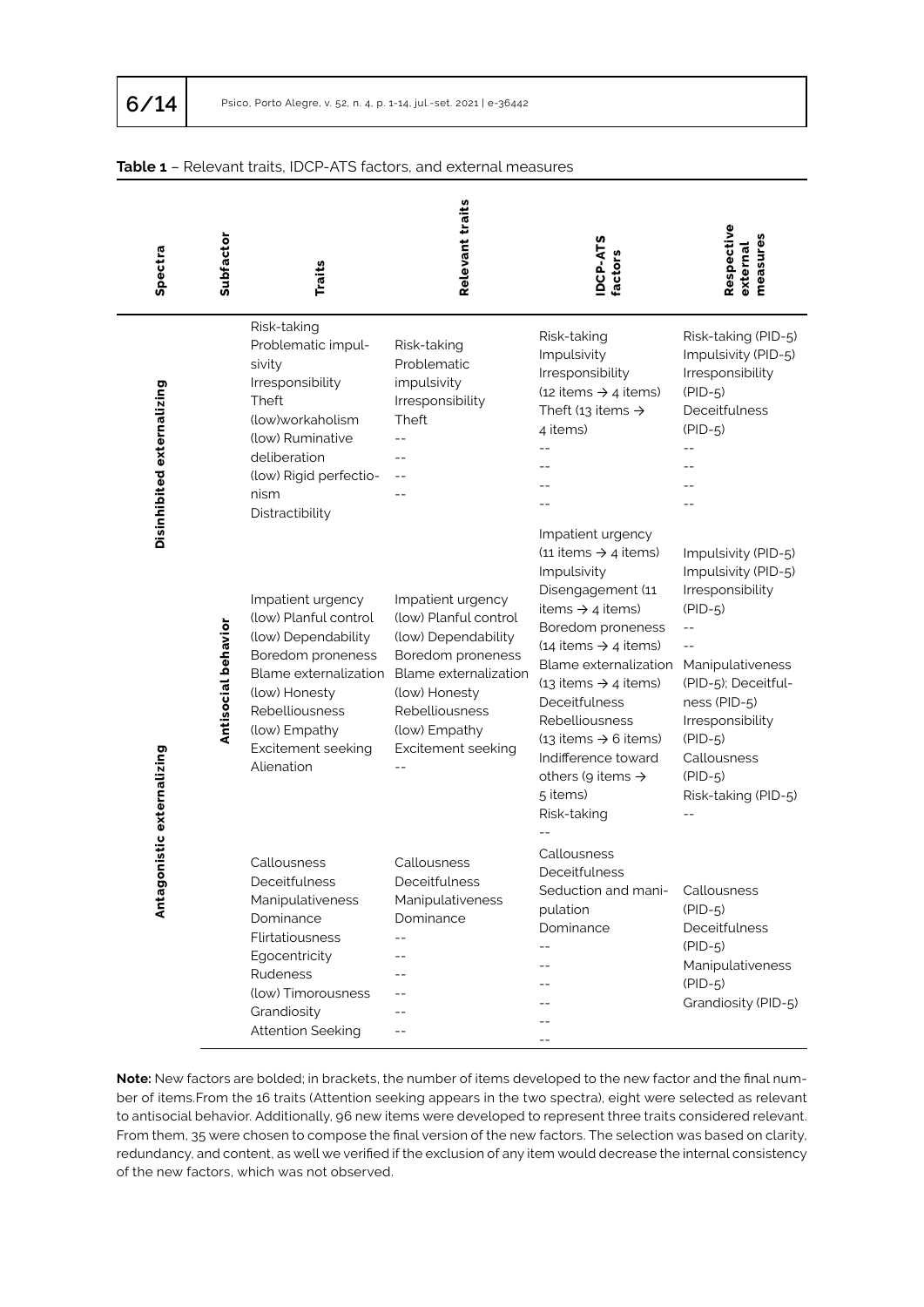Development of the Dimensional Clinical Personality Inventory Antisocial Personality Disorder Scale based on the HiTOP **7/14**

## *Step 2 –Psychometric properties verification of the IDCP-ASPD*

We investigated the psychometric properties of the item set, starting with the parallel analysis for polychoric variables, determining the maximum number of factors. We obtained up to six factors with significant eigenvalues not randomly established and proceeded the EFA (Marsh, Morin, Parker, & Kaur, 2014), forcing solutions of two to six factors using the Geomin oblique rotation and the Maximum Likelihood Robust (MLR) as extraction method, considered a robust method suitable for polychoric variables.

Fit indexes improved according to the increase of factors. The best relation fit indexes and interpretability were observed for the 3-factors solution. The fit indexes obtained were X2/df = 2.65 (acceptable); RMSEA = .09 (marginally acceptable); CFI = .92 (marginally acceptable); TLI = 0.87 (marginally acceptable); and SMR = 0.04 (good), based on (Hooper, Coughlan, & Mullen, 2008). Table 2 shows factors loadings, an average of the correlations between the measures composing the factor, and internal consistency (Cronbach's  $\alpha$ ) for measures and factors. The measures considered as composing each factor are bolded.

|                                         |     | E. antagonistic         | E. disinhibited         | E. antagonistic    |
|-----------------------------------------|-----|-------------------------|-------------------------|--------------------|
|                                         | α   | <b>Manipulativeness</b> | Impulsive<br>opposition | <b>Callousness</b> |
| Risking Taking                          | .90 | .43                     | .71                     | .49                |
| Seduction and manipulation              | .78 | .87                     | .36                     | .26                |
| Dominance                               | .81 | .79                     | .31                     | .35                |
| Callousness                             | .71 | .25                     | .50                     | .77                |
| Impulsivity                             | .76 | .27                     | .69                     | .54                |
| <b>Deceitfulness</b>                    | .80 | .65                     | .49                     | .57                |
| Irresponsibility <sup>a</sup>           | .74 | .25                     | .85                     | .51                |
| Theft <sup>a</sup>                      | .84 | .43                     | .54                     | .57                |
| Disengagement <sup>a</sup>              | .73 | .22                     | .69                     | .47                |
| Boderomness <sup>a</sup>                | .80 | .39                     | .61                     | .36                |
| Blame Externalization <sup>a</sup>      | .81 | .34                     | .48                     | $-33$              |
| Rebelliousness <sup>a</sup>             | .82 | $-53$                   | .70                     | .50                |
| Indifference toward others <sup>a</sup> | .76 | .29                     | .52                     | .79                |
| Impatient urgency <sup>a</sup>          | .83 | $.40*$                  | .35                     | $.45*$             |
| $\mathsf{r}_\mathsf{average}$           |     | .46                     | .38                     | .42                |
| A                                       | .88 | .81                     | .85                     | .74                |

**Table 2 –** Factor loadings of IDCP-2 measures and developed measures to IDCP-ASPD

Note: <sup>a</sup>developed measures; \* The measure was excluded from the higher-order factor because it decreased the reliability and the mean correlation between the variables. E. antagonistic = Externalizing antagonistic. E. disinhibited = Externalizing disinhibited.

New factors and IDCP-2 factors were distributed according to the 3-factors solution, showing internal consistency higher than .80 for most factors (from .71 to .90). The average correlations of measures composing each factor suggest consistency for the three higher-order factors. In the first line of the table, the respective spectrum from HiTOP is presented by each factor. Table 3 shows the correlations between IDCP-ASPD factors and PID-5 factors.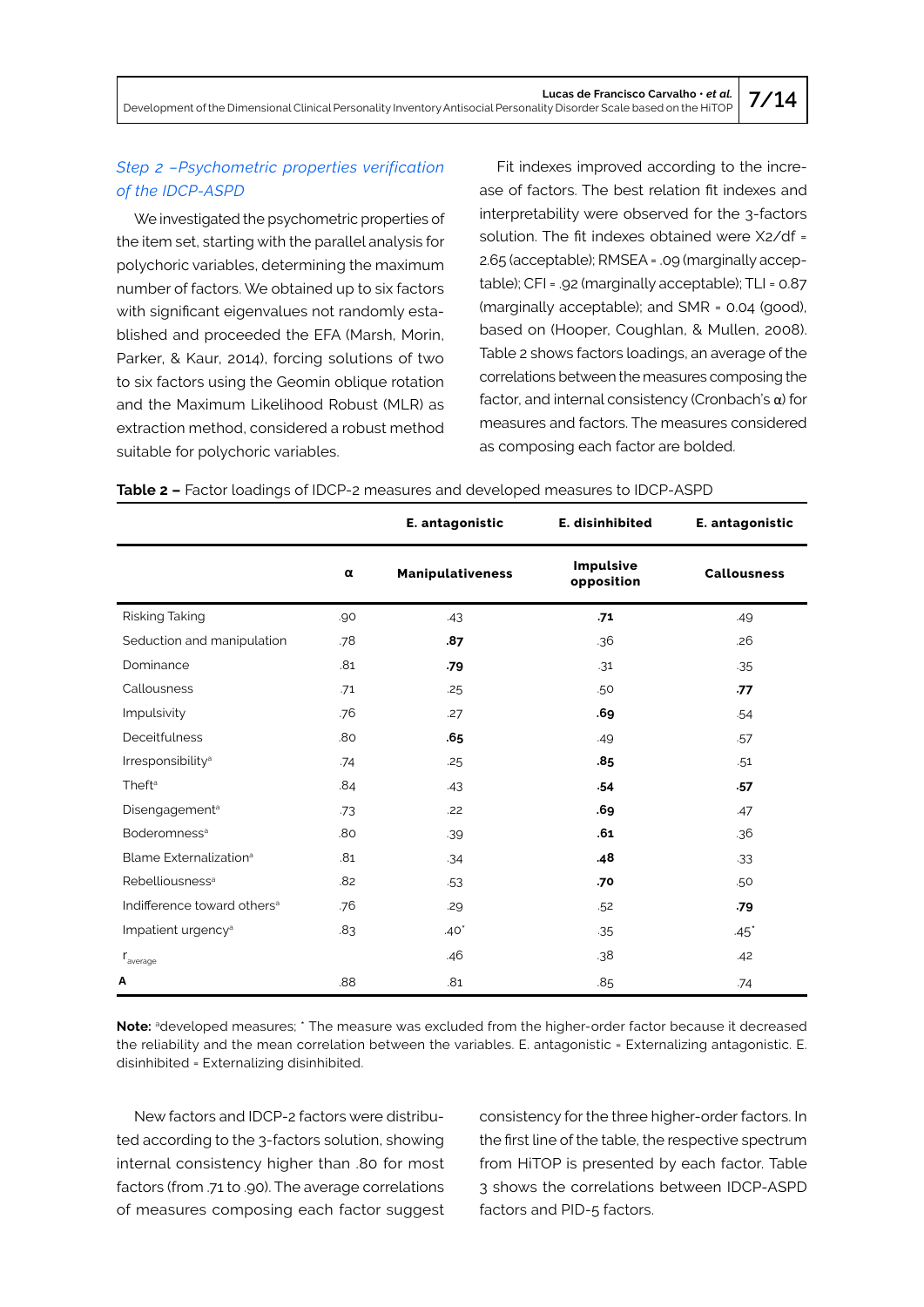|                              | R. Taking           | Manip.                  | Grandiosity         | Callousness         | Impulsivity         | Deceit.  | Irresp.            |
|------------------------------|---------------------|-------------------------|---------------------|---------------------|---------------------|----------|--------------------|
| Risk taking                  | $.70***$            | $.27**$                 | .29 $^{\star\star}$ | $.36**$             | $.31***$            | $.33***$ | $.36**$            |
| Seduction and manipulation   | $.16*$              | $.71***$                | .40 $*$             | $.20**$             | .05                 | $.44$ ** | $.24***$           |
| Dominance                    | $.17*$              | $.59$ $\rlap{^{\star}}$ | $.48**$             | $.17*$              | .10                 | $.30**$  | $.15$ <sup>*</sup> |
| Callousness                  | $.15$ <sup>*</sup>  | $.19**$                 | $.20**$             | $.54***$            | $.24$ **            | $.35***$ | $.26**$            |
| Impulsivity                  | $.44$ **            | .09                     | $.14$ <sup>*</sup>  | $.33***$            | $.60**$             | $.22***$ | $.37***$           |
| Deceitfulness                | $.19***$            | $.61**$                 | $.39**$             | $.45$ **            | .06                 | $.64***$ | $.26**$            |
| Irresponsibilitya            | $.37***$            | $.15$ <sup>*</sup>      | .08                 | $.36***$            | $.36**$             | $.33***$ | $.66**$            |
| Thefta                       | .12                 | $.28**$                 | $.18***$            | $.35***$            | .03                 | $.34***$ | $.29***$           |
| Disengagementa               | $.16*$              | $.18**$                 | .13                 | $.23$ <sup>**</sup> | $.23$ <sup>**</sup> | $.30***$ | $.61**$            |
| Boredomnessa                 | $.27$ <sup>**</sup> | $.32***$                | $.29***$            | $.32***$            | $.28**$             | $.33***$ | $.37***$           |
| Blame Externalizationa       | .10                 | $.24***$                | $.25$ **            | $.25***$            | .19 $^{\star\star}$ | $.22***$ | $.27***$           |
| Rebelliousnessa              | $.34***$            | $.33***$                | $.36**$             | $.38***$            | $.28**$             | $.37***$ | $.43***$           |
| Indifference toward othersa  | $.15$ <sup>*</sup>  | $.20**$                 | $.23***$            | $.54***$            | $.20**$             | $.34***$ | $.22***$           |
| Impatient urgencya           | .01                 | $.31***$                | $.37***$            | $.42***$            | $.34***$            | $.33***$ | .15                |
| Manipulativenessb            | $.20**$             | $.75$ **                | $.49**$             | $.30**$             | .08                 | $.52***$ | $.25$ **           |
| Impulsive oppositionb        | $.44$ **            | $.33$ **                | $.31$ **            | $.45$ **            | $.41$ **            | $.42***$ | $.58**$            |
| Callousnessb                 | $.17*$              | $.26**$                 | $.25$ **            | $.59**$             | $.21$ **            | $.41***$ | $.31***$           |
| <b>IDCP-ASPD total score</b> | $.30***$            | $.54$ **                | $.52***$            | $.53$ **            | $.31***$            | $.55$ ** | $.46**$            |

### **Table 3** – Correlations between IDCP-2 measures, new measures, and PID-5 facets

**Note:** a = developed measures; b = higher order factors; Gray cells highlight correlations between IDCP-2 factors and the respective external measure according to Table 1. " Correlation is significant at the 0.01 level; ' Correlation is significant at the 0.05 level. Statistical power was ≥ .80. R. taking = Risk-taking; Manip. = Manipulativeness; Deceit. = Deceitfulness; Irresp. = Irresponsibility.

In general, we observed that the higher correlations were with the expected external measure, although there were some exceptions (i.e., Dominance\*Manipulativeness; Theft\*Callousness; and Impatient urgency\*Callousness). Even in cases where the higher correlation was not with the expected external measure, the correlation with the expected external measure was still highest. Two cases presented no a priori expectations, Boredomness and Blame externalization, both

showing higher correlations with Irresponsibility, although Blame externalization tended to have only poor correlations. Total score correlations showed that IDCP-ASPD is correlated with all external measures, and the correlations with the higher-order factors were according to what was observed in Table 2. Table 4 presents results on non-clinical and psychiatric groups comparison.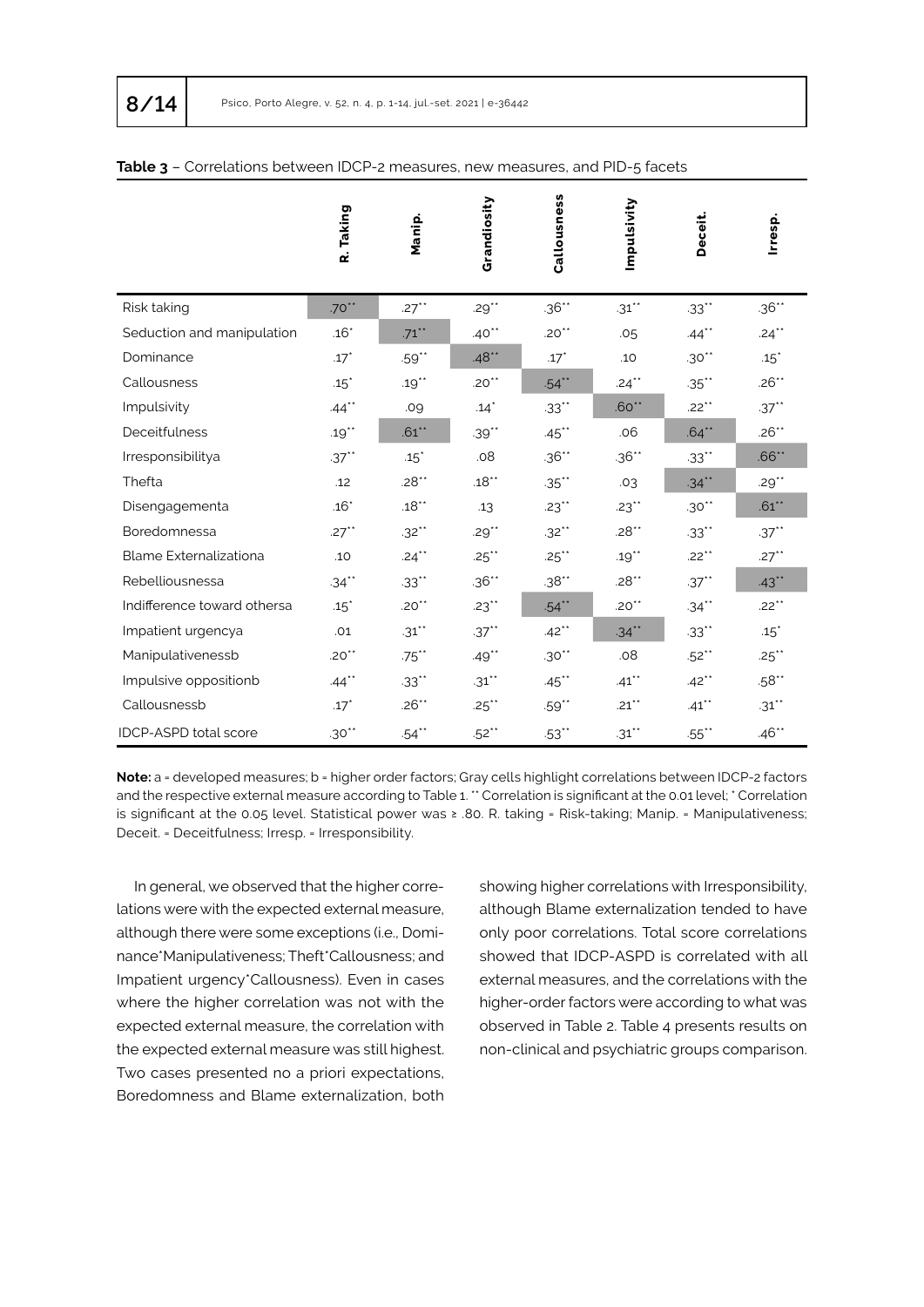Development of the Dimensional Clinical Personality Inventory Antisocial Personality Disorder Scale based on the HiTOP **9/14**

|            | <b>Table 4 –</b> Comparison between non-clinical ( $n = 66$ ) and psychiatric ( $n = 29$ ) groups in factors from |  |  |  |
|------------|-------------------------------------------------------------------------------------------------------------------|--|--|--|
| IDCP-ASPD. |                                                                                                                   |  |  |  |

|                            | <b>Groups</b>                    | Mean | SD    | <b>BCa 95% CI</b> |       | T             | Df | p (d)       |
|----------------------------|----------------------------------|------|-------|-------------------|-------|---------------|----|-------------|
| <b>Factors</b>             |                                  |      |       | Lower             | Upper |               |    |             |
| Risk-taking                | ÷,                               | 1.30 | .45   | 1.20              | 1.42  |               |    |             |
|                            | $\ddot{}$                        | 1.45 | .62   | 1.25              | 1.68  | $-1.30$       | 93 | .19 (0.30)  |
| Seduction and              |                                  | 1.85 | .72   | 1.68              | 2.02  |               |    |             |
| manipulation               | $\pmb{+}$                        | 2.42 | .90   | 2.08              | 2.76  | $-3.25$       | 93 | .005(0.72)  |
|                            | $\overline{\phantom{a}}$         | 2.13 | .66   | 1.98              | 2.29  |               | 93 |             |
| Dominance                  | $\pmb{+}$                        | 2.48 | .57   | 2.23              | 2.68  | $-2.43$       |    | .018 (0.54) |
|                            | $\overline{\phantom{0}}$         | 1.42 | .49   | 1.31              | 1.54  |               |    | .66 (0.10)  |
| Callousness                | $\begin{array}{c} + \end{array}$ | 1.47 | .55   | 1.27              | 1.68  | $-.43$        | 93 |             |
|                            | $\overline{\phantom{0}}$         | 1.43 | .43   | 1.33              | 1.54  |               |    |             |
| Impulsivity                | $\pmb{+}$                        | 1.64 | .51   | 1.45              | 1.83  | $-2.02$       | 93 | .059 (0.45) |
|                            | $\overline{\phantom{0}}$         | 1.52 | .51   | 1.39              | 1.64  |               |    | .13 (0.33)  |
| Deceitfulness              | $\begin{array}{c} + \end{array}$ | 1.68 | .49   | 1.50              | 1.88  | $-1.49$       | 93 |             |
|                            | ÷,                               | 1.18 | .27   | 1.11              | 1.25  |               |    | .055 (0.57) |
| Irresponsibility           | $\begin{array}{c} + \end{array}$ | 1.39 | .54   | 1.20              | 1.60  | $-2.55$       | 93 |             |
|                            |                                  | 1.03 | .10   | 1.01              | 1.06  | $-2.14$       | 93 | .13(0.48)   |
| Theft                      | $\pmb{+}$                        | 1.12 | .32   | 1.02              | 1.26  |               |    |             |
| Disengage-                 | $\overline{\phantom{0}}$         | 1.29 | .37   | 1.20              | 1.38  |               |    |             |
| ment                       | $\pmb{+}$                        | 1.47 | .60   | 1.25              | 1.71  | $-1.75$       | 93 | .15 (0.39)  |
|                            | $\overline{\phantom{0}}$         | 1.76 | .73   | 1.59              | 1.93  | $-3.36$       |    | .001 (0.75) |
| Boredomness                | $\begin{array}{c} + \end{array}$ | 2.32 | .78   | 2.05              | 2.62  |               | 93 |             |
| Blame Externa-<br>lization | -                                | 1.31 | .42   | 1.22              | 1.41  | $-3.42$       |    |             |
|                            | $\pmb{+}$                        | 1.69 | .66   | 1.47              | 1.95  |               | 93 | .006(0.76)  |
|                            | $\overline{\phantom{0}}$         | 1.35 | .36   | 1.26              | 1.44  | $-3.46$       |    | .006 (0.76) |
| Rebelliousness             | $\begin{array}{c} + \end{array}$ | 1.69 | .59   | 1.49              | 1.91  |               | 93 |             |
| Indifference               | $\overline{\phantom{0}}$         | 1.28 | .38   | 1.19              | 1.38  | $-72$         | 93 | .44 (0.16)  |
| toward others              | $\pmb{+}$                        | 1.34 | $-33$ | 1.22              | 1.47  |               |    |             |
| Impatient                  |                                  | 1.85 | .66   | 1.68              | 2.01  | $-3.42$       |    |             |
| urgency                    | $\pmb{+}$                        | 2.39 | .80   | 2.10              | 2.68  |               | 93 | .004 (0.76) |
| Manipulative-              |                                  | 1.83 | .53   | 1.71              | 1.96  | $-2.98$       |    |             |
| ness                       | $\pmb{+}$                        | 2.20 | .57   | $1.01\,$          | 1.98  |               | 93 | .01(0.67)   |
| Impulsive                  |                                  | 1.33 | .25   | 1.27              | 1.40  |               |    |             |
| opposition                 | $\ddot{}$                        | 1.60 | $-33$ | 1.50              | 1.73  | $-4.29$       | 93 | .002 (0.98) |
|                            |                                  | 1.25 | .26   | 1.19              | 1.31  | 93<br>$-1.15$ |    | 0.25(0.23)  |
| Callousness                | $\ddot{}$                        | 1.31 | .28   | 1.22              | 1.42  |               |    |             |
| <b>IDCP-ASPD</b>           |                                  | 2.20 | .41   | 2.10              | 2.29  |               |    |             |
| total score                | $\begin{array}{c} + \end{array}$ | 2.64 | .44   | 2.48              | 2.79  | $-4.63$       | 93 | .001(1.04)  |

**Note:** (-) non-clinical group; (+) psychiatric group. Statistical power was ≥ .80 for d ≥ .55.Higher means for the psychiatric group were observed for all factors, although not all were significant or showed expressive effect size. Higher differences were observed for Blame externalization, Rebelliousness, Impatient urgency, and Boredomness. Higher-order factors and IDCP-ASPD total score effect sizes ranged from 0.23 to 1.04.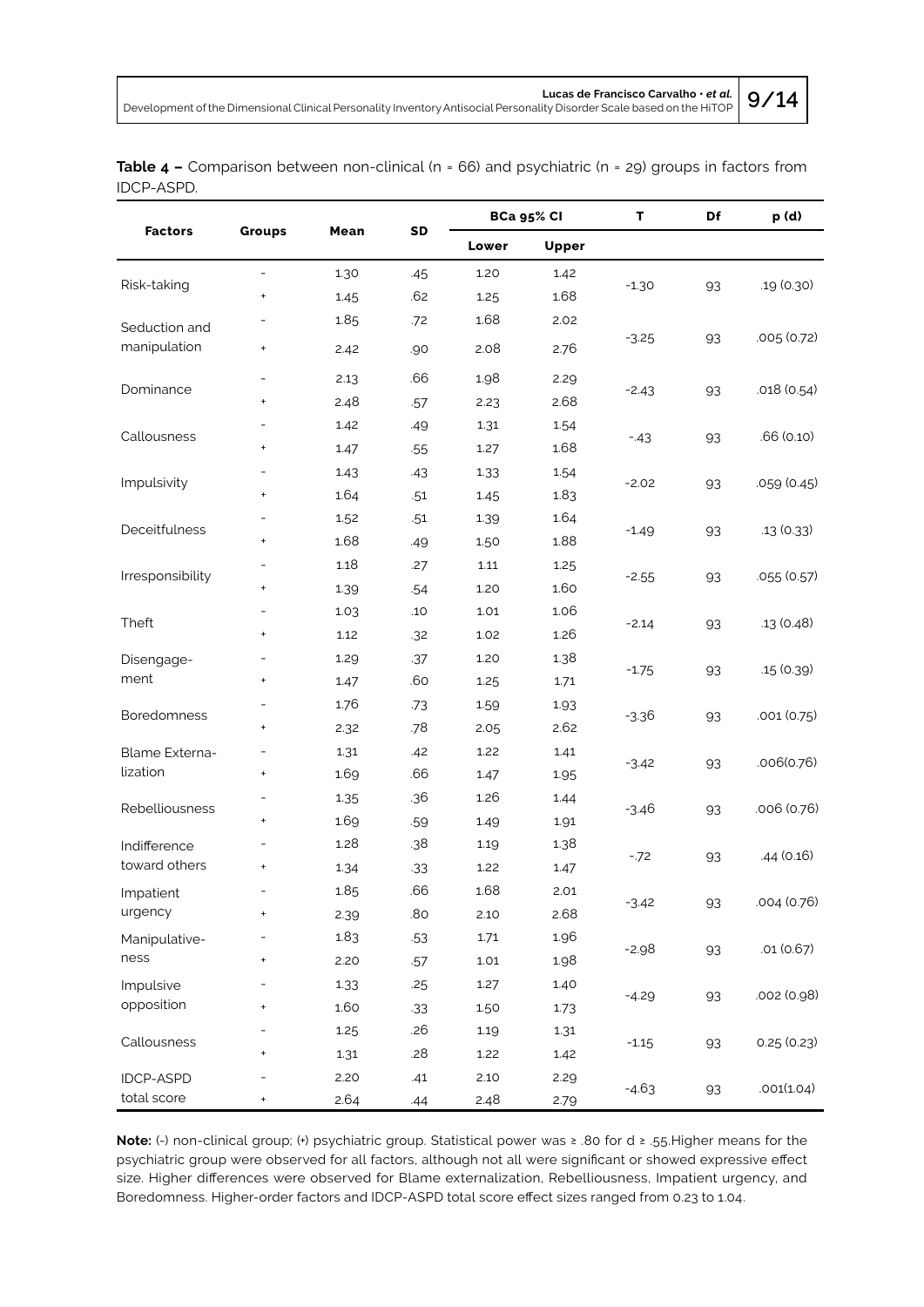## **Discussion**

ASPD traits are present in the general population, and their extreme manifestation can cause impairments in various areas of everyday life (Robins et al., 1991; Wallace et al., 2009). Although ASPD prevalence is higher in men (Derefinko & Widiger, 2016; Glenn et al., 2013)(Compton, Conwat, Stinson, Colliver & Grant, 2005) in comparison to women, the overall index can reach 3.3% when not controlling sex (APA, 2013). In the HiTOP perspective (Kotov et al., 2017), ASPD traits are related to disinhibited externalizing and antagonistic externalizing spectra. This study aimed to develop the IDCP-ASPD, i.e., a specific version of the IDCP-2 focused on ASPD traits based on HiTOP. Findings presented in this study indicate the usefulness of the scale for group discrimination according to ASPD traits level. However, it should be considered initial pieces of evidence for IDCP-ASPD.

Based on HiTOP, we selected factors, i.e., traits encompassed by the disinhibited externalizing and antagonistic externalizing spectra (see Kotov et al., 2017). As presented in Table 1, we did not include the alienation trait in our study. Alienation refers to a strong feeling that others are using, manipulating, or mistreating oneself (Krueger et al., 2007). This conceptualization did not reflect ASPD traits and was not supported by previous studies as a component of this disorder (Coid, 2003; Wallace et al., 2009).

We did not anticipate a specific a priori structure in the factorial exploration, as there's no expected grouping at the level of the trait in the HiTOP (Kotov et al., 2017). The factors obtained using the EFA procedure were coherent and representative of the ASPD (Conway et al., 2018; Gomez & Corr, 2014; Kotov et al., 2017; Wright & Simms, 2015), grouping characteristics from three mains psychological dysfunctional areas: Manipulativeness, Impulsive opposition, and Callousness. The first englobes traits related to the need to seducing and dominate and use other people based on oneself interest; the impulsive opposition reflects the tendency to blame others for any unsuccessful situation, imprudent style, and need to seek risk situations; the Callousness

factor is related to low concern for others (APA, 2013; Hopwood et al., 2012; Krueger et al., 2011).

We highlight the findings on the impatient urgency factor. This factor presented cross-loadings, which is not desirable for EFA, reducing the discrimination between factors. The impatient urgency factor represents the urgency of immediate satisfaction of one's needs/desires (Wallace et al., 2009) and was moderately correlated with PID-5's impulsivity. However, this factor also showed a good discrimination capacity between psychiatric and non-clinical. Therefore, guided by the external validity more than by the internal structure indicators (American Psychological Association, American Educational Research Association, & National Council on Measurement in Education [(AERA, APA, & NCME, 2014)]), we decided to maintain this factor in the IDCP-ASPD, as the initial findings suggested the improvement to the assessment of ASPD traits when using the impatient urgency factor, as expected (Conway et al., 2018; Kotov et al., 2017).

The reliability of the factors composing IDCP- -ASPD was tested according to internal consistency (Cronbach's α). Findings for specific IDCP-ASPD factors, higher-order factors, and total score were suitable for the test's clinical use (APA, AERA, & NCME, 2014). However, about 40% of the factors showed alpha between .70 and .80, which must be accounted for by professionals when using it (Taber, 2017).

Correlations presently observed were coherent with the externalizing spectra, showing that these traits can be grouped in some level, as proposed by the HiTOP model (Conway et al., 2018; Kotov et al., 2017) and other studies (Forbes et al., 2017; Forbush & Watson, 2013; Krueger, Markon, Patrick, Benning, & Kramer, 2007). Correlations between IDCP-ASPD total score and external measures were moderate to large (Cohen, 1992). Correlations between IDCP-ASPD specific factors and external measures, in general, were according to the expected (see Table 1), confirm previous literature (Crego & Widiger, 2016; Hopwood et al., 2012; Kotov et al., 2017; Krueger et al., 2012). Exceptions to it were three: Dominance with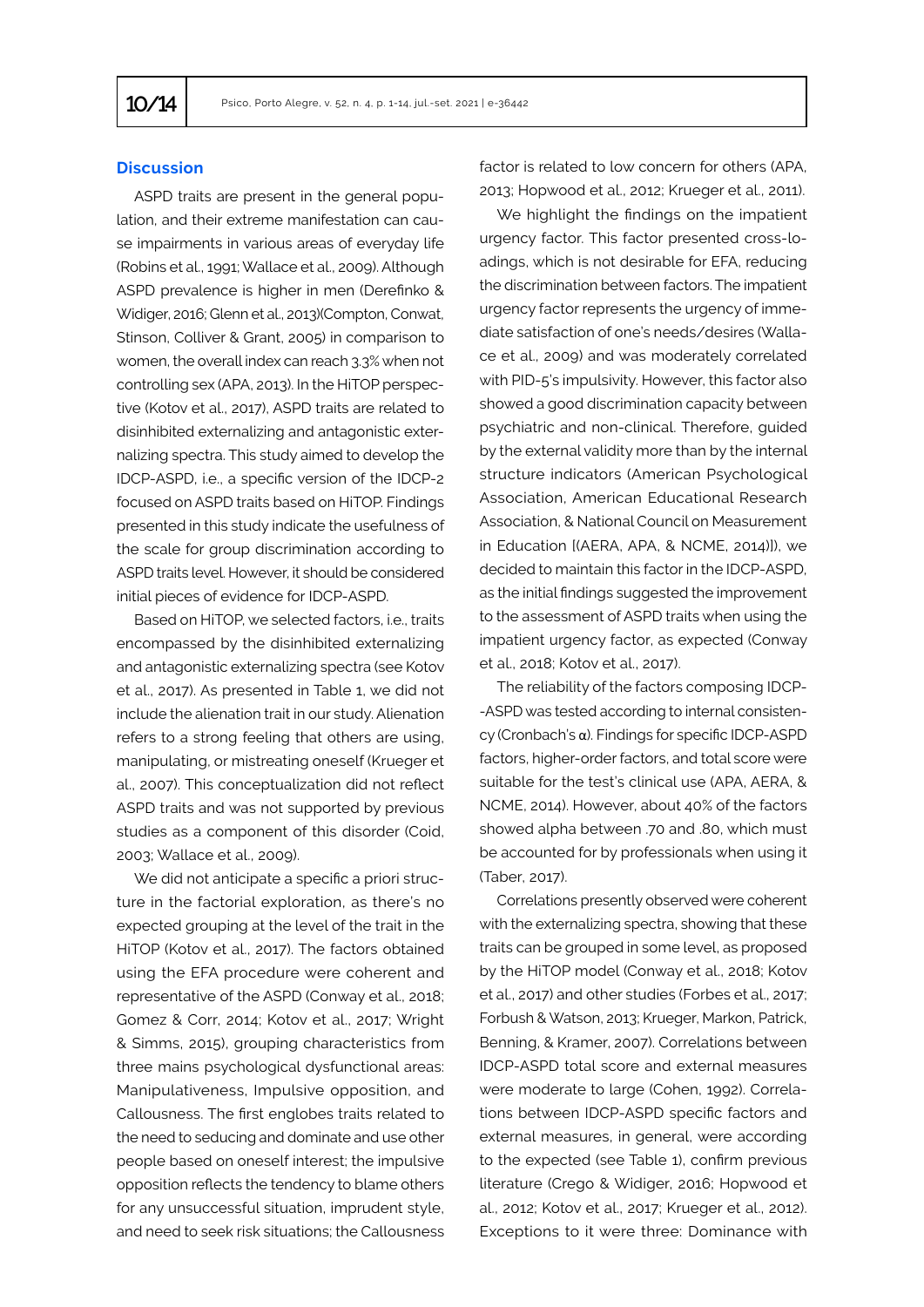Development of the Dimensional Clinical Personality Inventory Antisocial Personality Disorder Scale based on the HiTOP **11/14**

Manipulativeness, Theft with Callousness, and Impatient urgency with Callousness, as discussed in the following paragraphs.

People high in Dominance (i.e., need to dominate others) use manipulation as one of the principal means to have people in control (Crego & Widiger, 2016). Indeed, the Dominance factor from IDCP-2 (Carvalho & Primi, 2018; Carvalho, Sette, et al., 2016) is composed of items related to manipulation (e.g., "I know how to use words to get what I want from people."), which may explain the observed correlations. Something similar was observed for the association between Theft and Callousness (slightly larger than the expected with Deceitfulness), which may be explained by the intimate relationship between the callousness trait and deceptive and lying behaviors (García et al., 2018; Kahn, Byrd, & Pardini, 2013).

No a priori association was presented for two factors: Boredomness and Blame externalization. External measures evaluating both traits were not administered because we could not find scales adapted to Brazil measuring it. Boredomness is related to the difficulty of getting entertained or quickly bored by activities (Krueger et al., 2007). People high in boredomness tend to seek new activities to feel entertained. By doing so, they may engage impulsively in situations where they are less concerned about their own or other safety (i.e., risk-taking), or even lower commitment with rules or obligations (i.e., irresponsibility) (Krueger et al., 2007; Lynam & Vachon, 2012). These associations should be more explored in futures studies and with a specific psychiatric sample. Regarding Blame externalization, or the tendency to blame others for their failures (Krueger et al., 2007). We also found associations between Blame Externalization with Boredomness. This trait regards low concern about other people and rules, which may lead these people to behave recklessly, without weighing the consequences of their actions (Krueger et al., 2007; Lynam & Vachon, 2012), explaining the associations observed.

As presented in Table 4, the IDCP-ASPD scale was able to discriminate between psychiatric and non-clinical samples. Impulsive opposition factor demonstrated higher discriminative power among groups. As this trait involves core traits of the ASPD (Kotov et al., 2017), including the tendency to show a reckless style and the need for risk situations, these findings are coherent. Although the impulsive opposition has presented the best prediction capacity, the other factors also showed good prediction, as expected according to previous literature on ASPD traits (APA, 2013; Delisi et al., 2013; Jones, Miller, & Lynam, 2011). Moreover, these findings suggest that both, disinhibited and antagonistic externalizing spectra, are necessary to a full assessment of the ASPD (Kotov et al., 2017; Krueger & Markon, 2014).

This is a preliminary study that aimed to develop and verify psychometric properties of a version of the IDCP-2 focused on ASPD traits (i.e., IDCP-ASPD scale), as proposed in HiTOP. As predicted, some factors from IDCP-ASPD were associated with other scales for ASPD traits evaluation, presenting internal consistency and criteria validity. Moreover, the scale was able to discriminate psychiatric and non-clinical groups, which indicates good external validity (AERA et al., 2014), and adequacy in identify pathological behavior.

### **Limitations and Future Directions**

We highlight the main limitations of this study. Our psychiatric group was small and heterogeneous, which may have impacted the results. Specifically, as noted in Table 4, not all comparisons presented enough statistical power. We understand that a higher number of subjects and a more homogeneity sample with known diagnostic may bring further information on the IDCP-ASPD scale. Besides administering it in larger diagnosed samples and presenting accuracy indicators (e.g., sensitivity and specificity), we strongly recommend external validity studies, including measures related to the traits evaluated by the IDCP-ASPD.

## **Compliance with Ethical Standards**

The authors declare no potential conflicts of interest. This research involved human partici-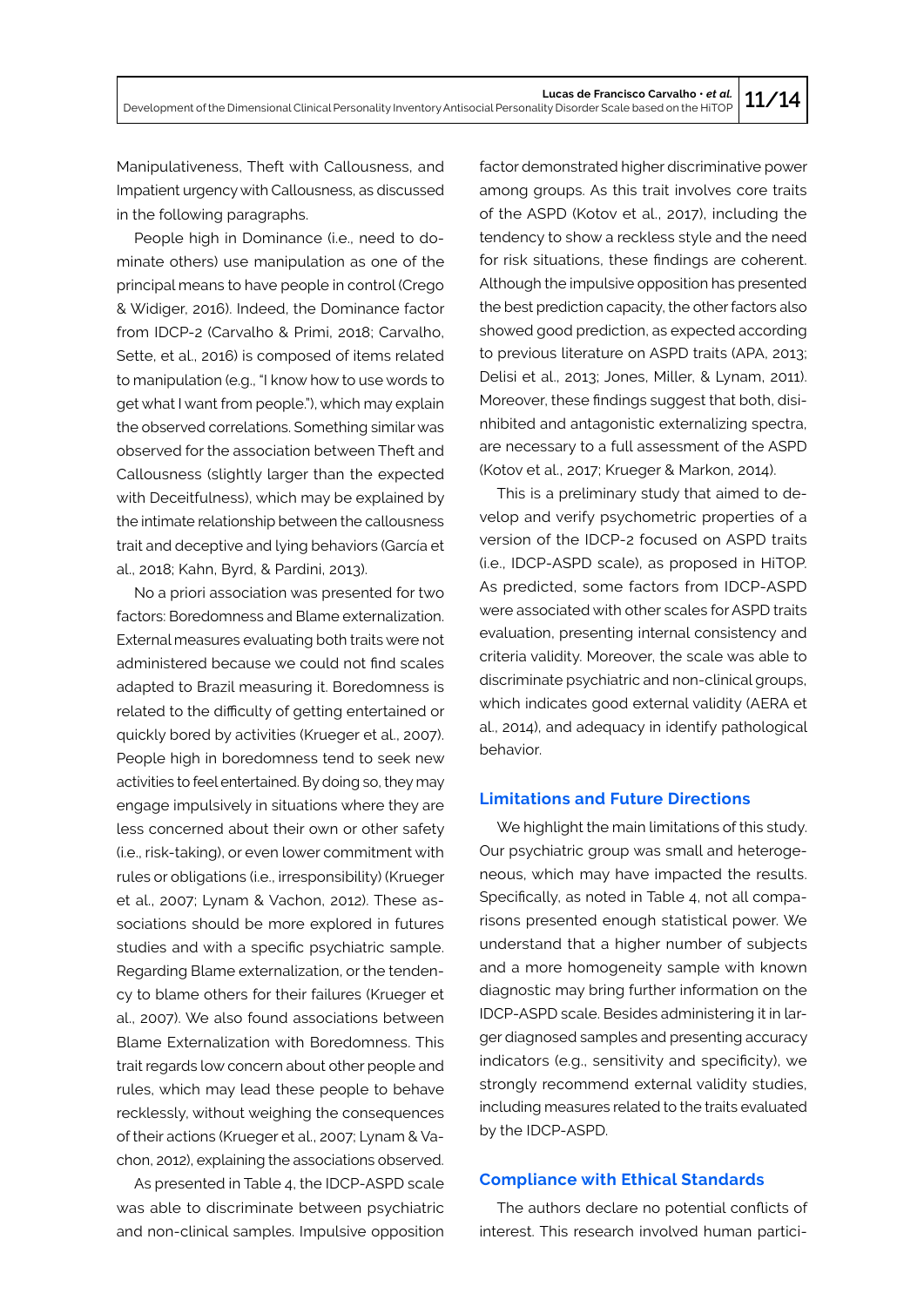pants and was previously approved by the Brazilian Ethical Committee. All participants signed an informed consent form before starting the data collection.

## **References**

AERA, A. E. R. A., APA, A. P. A., & NCME, N. C. on M. in E. (2014). *Standards for educational and psychological testing*. American Educational Research Association.

Anderson, J. L., Sellbom, M., Ayearst, L. E., Quilty, L. C., Chmielewski, M., & Bagby, R. M. (2015). Associations between DSM–5 Section III person- ality traits and the Minnesota Multiphasic Personality Inventory 2– Restructured Form (MMPI–2–RF) scales in a psychiatric patient sample. *Psychological Assessment*, *27*, 801–815. https://doi.org/10.1037/pas0000096

APA, A. P. A. (2013). *Diagnostic and Statistical Manual of Mental Disorders, Fifth Edition (DSM-5)*. American Psychiatric Publishing.

Brito, S. A., & Hodgins, S. (2009). Antisocial personality disorder. *Personality, personality disorder and violence*, *42*, 133–153.

Carvalho, L. F. (2018). Review study of the Impulsiveness Dimension of the Dimensional Clinical Personality Inventory. *Universitas Psychologica*, *17*, 1-11. https://doi. org/10.11144/Javeriana.upsy17-1.rsid

Carvalho, L. F., & Martins, D. M. (2017). Revisão da dimensão Desconfiança do Inventário Dimensional Clínico da Personalidade. *PSICO*, *48*, 152-162. https://doi. org/10.15448/1980-8623.2017.2.24823

Carvalho, L. F., Pianowski, G., & Miguel, F. K. (2015). Revision of the aggressiveness dimension of Dimensional Clinical Personality Inventory. *Psicologia: Teoria e Prática*, *17*(3), 146-163. https://doi.org/10.15348/1980-6906/ psicologia.v17n3p146-163

Carvalho, L. F., Pianowski, G., Silveira, F. J., Bacciotti, J. T., & Vieira, P. G. (2016). Eccentricity dimension of the Dimensional Clinical Personality Inventory: Review and psychometric properties. *Estudos de Psicologia*, *21*(4), 359-368. https://doi.org/10.5935/1678-4669.20160035

Carvalho, L. F., & Primi, R. (2016). Prototype matching of personality disorders with the Dimensional Clinical Personality Inventory. *Psicologia: Teoria e Pesquisa*, *32*(2), 1-9. https://doi.org/10.1590/0102-3772e322214

Carvalho, L. F., & Primi, R. (2018). *Inventário Dimensional Clínico da Personalidade 2 (IDCP-2) e Inventário Dimensional Clínico da Personalidade - versão triagem (IDCP-triagem)*. Pearson.

Carvalho, L. F., Sette, C. P., & Ferrari, B. L. (2016). Revision of the gransiosity dimension of the Dimensional Clinical Personality Inventory and verification of its psychometric properties. *Trends in Psychiatry and Psychotherapy*, *1*, 1-9. https://doi.org/10.1590/2237-6089-2015-0040

Cohen, J. (1992). A power primer. *Psychological Bulletin*, *112*(1), 155–159. https://doi.org/10.1037/0033- 2909.112.1.155

Coid, J. (2003). Epidemiology, public health and the problem of personality disorder. *The British Journal of Psychiatry*, *182*(S44), 3-10. https://doi.org/10.1192/ bjp.182.44.s3

Coid, J., & Ullrich, S. (2010). Antisocial personality disorder is on a continuum with psychopathy. *Comprehensive Psychiatry*, *51*(4), 426-433. https://doi.org/10.1016/j. comppsych.2009.09.006

Compton, W. M., Conway, K. P., Stinson, F. S., Colliver, J. D., & Grant, B. F. (2005). Prevalence, Correlates, and Comorbidity of DSM-IV Antisocial Personality Syndromes and Alcohol and Specific Drug Use Disorders in the United States: Results From the National Epidemiologic Survey on Alcohol and Related Conditions. *The Journal of Clinical Psychiatry*, *66*(6), 677-685. https:// doi.org/10.4088/JCP.v66n0602

Conselho Nacional de Saúde. Resolução no 510/2016. (2016).

Conway, C., Forbes, M. K., Forbush, K. T., Fried, E. I., Hallquist, M. N., Kotov, R., … Eaton, N. R. (2018). A Hierarchical Taxonomy of Psychopathology Can Transform Mental Health Research. https://doi.org/10.17605/ OSF.IO/WSYGP

Crego, C., & Widiger, T. A. (2016). Convergente and discrimimant validity of alternative measures of maladaptative personality traits. *Psychological Assessment*. https://doi.org/10.1037/pas0000282

Delisi, M., Angton, A., Vaughn, M. G., Trulson, C. R., Caudill, J. W., & Beaver, K. M. (2014). Not my fault: Blame externalization is the psychopathic feature most associated with pathological delinquency among confined delinquents. *International Journal of Offender Therapy and Comparative Criminology, 58*(12), 1415-1430. https:// doi.org/10.1177/0306624X13496543

Derefinko, K. J., & Widiger, T. A. (2016). Antisocial personality disorder. In *The medical basis of psychiatry* (p. 229–245). Springer. https://doi.org/10.1007/978-1- 4939-2528-5\_13

Fazel, S., & Danesh, J. (2002). Serious mental disorder in 23000 prisoners: a systematic review of 62 surveys. *Lancet*, *359*(9306), 545-550. https://doi.org/10.1016/ s0140-6736(02)07740-1

Forbes, M. K., Kotov, R., Ruggero, C. J., Watson, D., Zimmerman, M., & Krueger, R. F. (2017). Delineating the joint hierarchical structure of clinical and personality disorders in an outpatient psychiatric sample. *Comprehensive Psychiatry*, *79*, 19-30. https://doi.org/10.1016/j.comppsych.2017.04.006

Forbush, K. T., & Watson, D. (2013). The structure of common and uncommon mental disorders. *Psychological Medicine*, *1*, 97-108. https://doi.org/10.1017/ S0033291712001092

García, C. H., Valle, A., Daniel, L., Grimaldo, N., Grimaldo, B., & Calderón, C. (2018). Psychopathy as a Predictor Variable of The Disposition to Steal. *Revista Iberoamericana de Psicología y Salud*, *9*(2), 137-148. https://doi. org/10.23923/j.rips.2018.02.019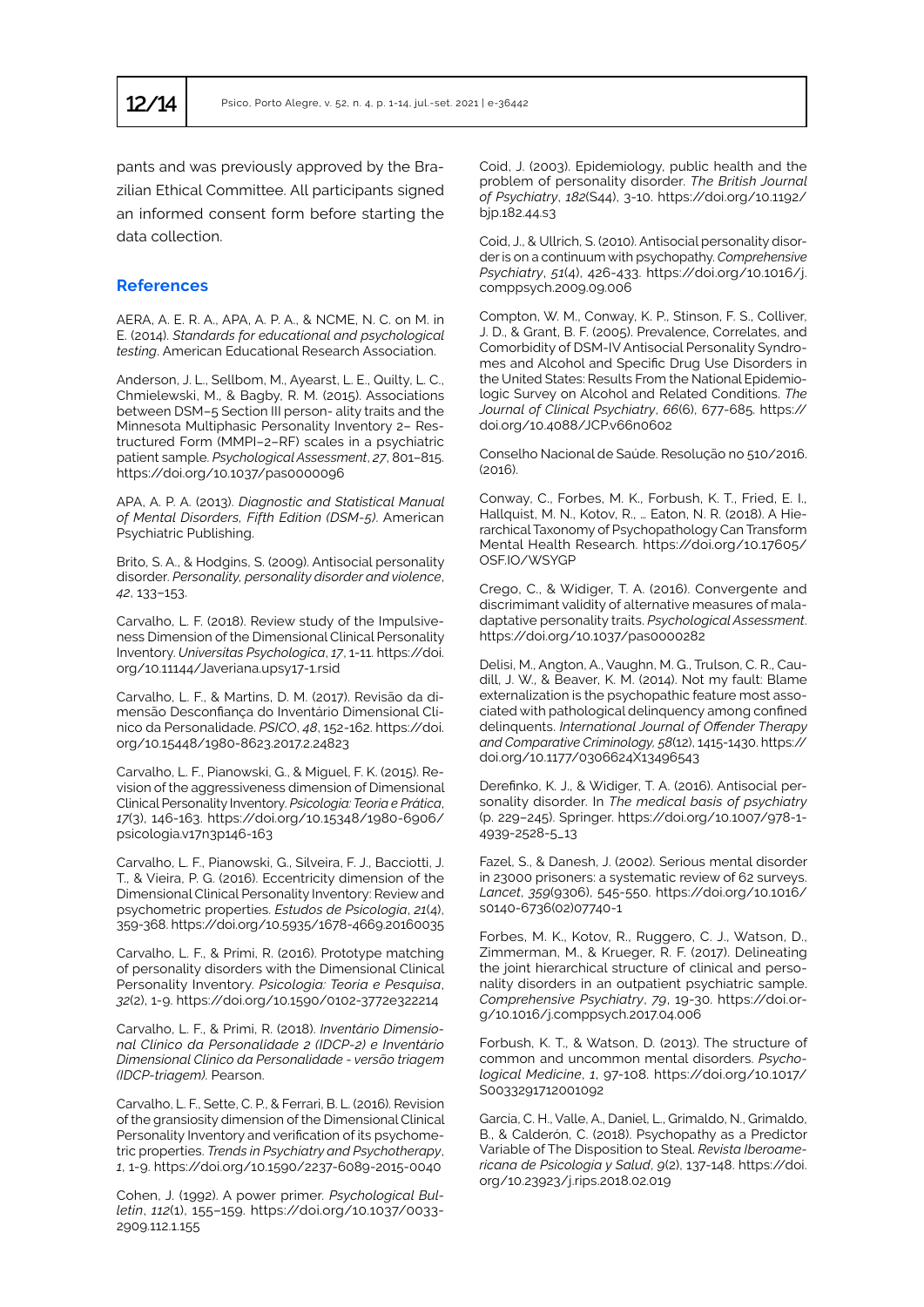Development of the Dimensional Clinical Personality Inventory Antisocial Personality Disorder Scale based on the HiTOP **13/14**

Glenn, A. L., Johnson, A. K., & Raine, A. (2013). Antisocial personality disorder: a current review. *Current Psychiatry Reports*, *15*(12). https://doi.org/10.1007/ s11920-013-0427-7

Gomez, R., & Corr, P. J. (2014). ADHD and personality: A meta-analytic review. *Clinical Psychology Review, 34*(5), 376-388. https://doi.org/10.1016/j.cpr.2014.05.002

Hengartner, M., P., & Lehmann, S. N. (2017). Why Psychiatric Research Must Abandon Traditional Diagnostic Classification and Adopt a Fully Dimensional Scope: Two Solutions to a Persistent Problem. *Frontiers in Psychiatry*, *8*, 101. https://doi.org/10.3389/fpsyt.2017.00101

Hooper, D., Coughlan, J., & Mullen, M. R. (2008). Structural Equation Modeling: Guidelines for Determining Model Fit. *Electronic Journal on Business Research Methods*, *6*(1). https://goo.gl/L1Sm2V.

Hopwood, C. J., Thomas, K. M., Markon, K., Wright, A. G. C., & Krueger, R. F. (2012). DSM-5 personality traits and DSM-IV personality disorders. *Journal of Abnormal Psychology*, *121*(2), 424-432. https://doi.org/10.1037/ a0026656

Jones, S. E., Miller, J. D., & Lynam, D. R. (2011). Personality, antisocial behavior, and aggression: A meta-analytic review. *Journal of Criminal Justice*, *39*(4), 329-337. doi:10.1016/j.jcrimjus.2011.03.004

Kahn, R. E., Byrd, A. L., & Pardini, D. A. (2013). Callous-unemotional traits robustly predict future criminal offending in young men. *Law and Human Behavior*, *37*(2), 87-97. https://doi.org/10.1037/b0000003

Kotov, R., Krueger, R. F., Watson, D., Achenbach, T. M., Althoff, R. R., Bagby, R. M., … Wright, A. G. C. (2017). The Hierarchical Taxonomy of Psychopathology (HiTOP): A Dimensional Alternative to Traditional Nosologies. *Journal of Abnormal Psychology*, *126*(4), 454-477. https:// doi.org/10.1037/abn0000258

Krueger, R. F., Derringer, J., Markon, K. E., Watson, D., & Skodol, A. E. (2012). Initial construction of a maladaptive personality trait model and inventory for DSM-5. *Psychological Medicine*, *42*(9), 1879-1890. https://doi. org/10.1017/S003329171100267

Krueger, R. F., Eaton, N. R., Clark, L. A., Watson, D., Markon, K. E., Derringer, J., … Livesley, W. J. (2011). Deriving an empirical structure of personality pathology for DSM-5. *Journal of Personality Disorders*, *25*(2), 170-191. https://doi.org/10.1521/pedi.2011.25.2.170

Krueger, R. F., & Markon, K. (2014). The role of the DSM-5 personality trait model in moving toward a quantitative and empirically based approach to classifying personality and psychopathology. *Annual Review of Clinical Psychology*, *10*, 477-501. https://doi.org/10.1146/annurev-clinpsy-032813-153732

Krueger, R. F., Markon, K., Patrick, C. J., Benning, S. D., & Kramer, M. D. (2007). Linking antisocial behavior, substance use, and personality: An integrative quantitative model of the adult externalizing spectrum. *Journal of Abnormal Psychology*, *4*(116), 645-666. https://doi. org/10.1037/0021-843X.116.4.645

Lynam, D. R., & Vachon, D. D. (2012). Antisocial personality disorder in DSM-5: Missteps and missed opportunities. *Personality Disorders: Theory, Research, and Treatment*, *3*(4), 483–495. https://doi.org/10.1037/per0000006

Marcus, D. K., Lilienfeld, S. O., Edens, J. F., & Poythress, N. G. (2006). Is antisocial personality disorder continuous or categorical? A taxometric analysis. *Psychological Medicine*, *36*(11), 1571-1581. https://doi.org/10.1017/ S0033291706008245

Marsh, H. W., Morin, A. J., Parker, P. D., & Kaur, G. (2014). Exploratory structural equation modeling: an integration of the best features of exploratory and confirmatory factor analysis. *Annual Review of Clinical Psychology*, *10*, 85-110. https://doi.org/10.1146/annurev-clinpsy-032813-153700

Miller, J. D., Lynam, D., & Leukefeld, C. (2003). Examining antisocial behavior through the lens of the five factor model of personality. *Aggressive Behavior*, *29*(6), 497- 514. https://doi.org/10.1002/ab.10064

Pianowski, G., Carvalho, L. de F., & Miguel, F. K. (2019). Investigating the Spectra constellations of the Hierarchical Taxonomy of Psychopathology (HiTOP) model for personality disorders based on empirical data from a community sample. *Brazilian Journal of Psychiatry, 41*(2), 148-152. https://doi.org/10.1590/1516-4446-2018-0015

Rautiainen, M. R., Paunio, T., Repo-Tiihonen, E., Virkkunen, M., Ollila, H. M., Sulkava, S., … Tiihonen, J. (2016). Genome-wide association study of antisocial personality disorder. *Translational Psychiatry*, *6.* https://doi. org/10.1038/tp.2016.155

Robins, L. N., Tipp, J., & Pryzbeck, T. (1991). Antisocial personality. In L. N. Robins & D. A. Regier, *Psychiatric disorders in America: The epidemiologic catchment area study* (pp. 258–290). Free Press.

Santana, G. L., Coelho, B. M., Wang, Y.-P., Chiavegatto Filho, A. D. P., Viana, M. C., & Andrade, L. H. (2018). The epidemiology of personality disorders in the Sao Paulo Megacity general population. *PLoS ONE*, *13*(4). https:// doi.org/10.1371/journal.pone.0195581

Taber, K. S. (2017). The use of cronbach's alpha when developing and reporting research instruments in science education. *Research in Science Education*, *48*, 1273–1296. https://doi.org/10.1007/s11165-016-9602-2

Wallace, J. F., Malterer, M. B., & Newman, J. P. (2009). Mapping Gray's BIS and BAS constructs onto factor 1 and factor 2 of Hare's psychopathy checklist–revised. *Personality and Individual Differences*, *47*(8), 812-816. https://doi.org/10.1016/j.paid.2009.06.019

Walters, G. D. (2008). Self-Report Measures of Psychopathy, Antisocial Personality, and Criminal Lifestyle: Testing and Validating a Two-Dimensional Model. *Criminal Justice and Behavior*, *35*(12), 1459-1483. https:// doi.org/10.1177/0093854808320922

Whitbourne, S. K., & Halgin, R. P. (2015). Transtornos da Personalidade. In S. K. Whitbourne & R. P. Halgin, *Psicopatologia: perspectiva clínica dos transtornos psicológicos* (7. Ed., pp. 349-375). Artmed.